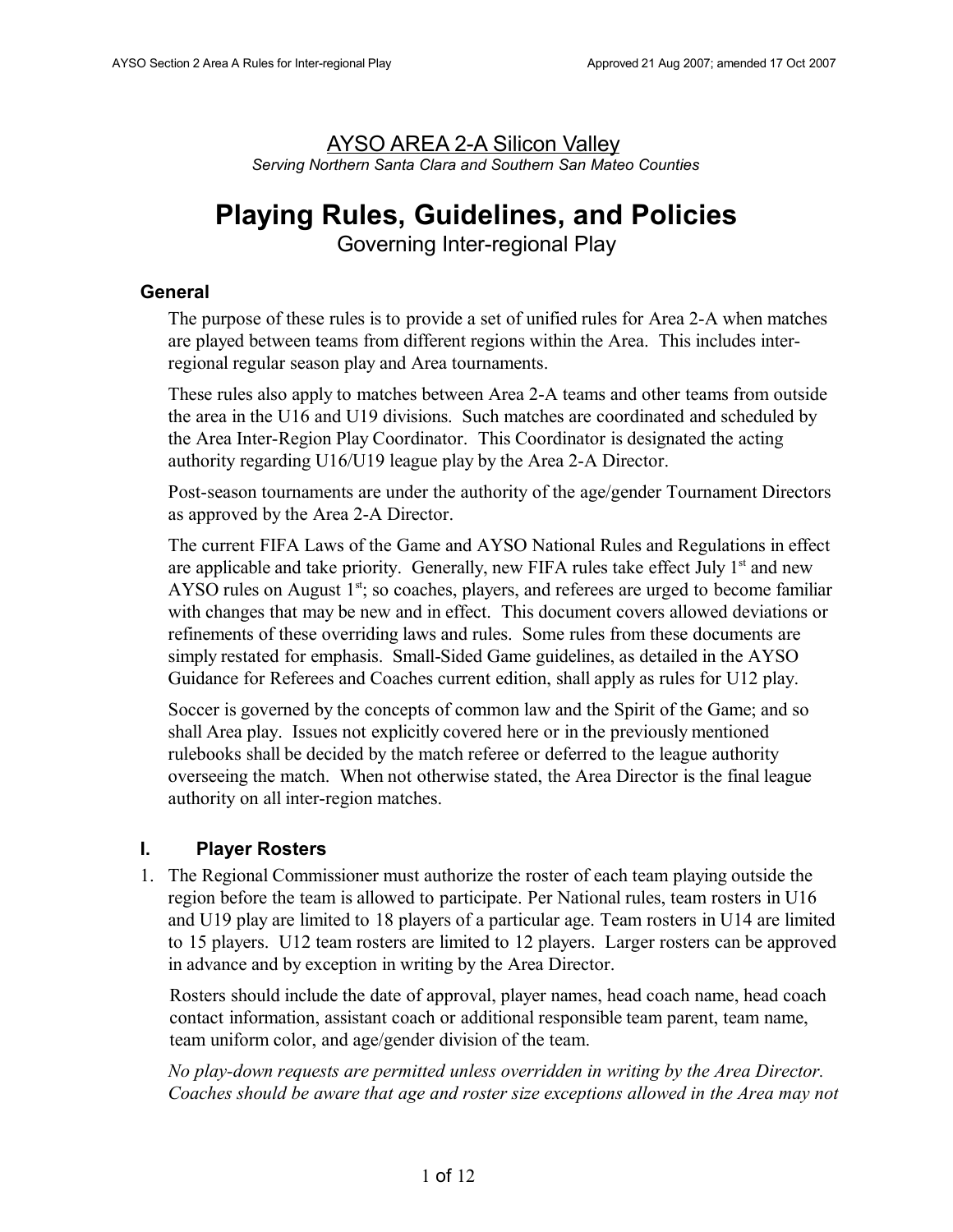#### *be allowed in the Section tournament.*

- 2. Each team must have at least one adult (age 21 or over) responsible for the team and Coach Safe Haven certified. Coaches may be less than 21 years old but at least one adult must be designated a coach and attend all official team functions and matches. The responsible adult must be identified as the head coach on the team roster at match time.
- 3. As required by Safe Haven, coaches must have a signed AYSO registration form in their possession for every team player at all team practices and matches. No exceptions. AYSO referees may request to examine the forms at any match and may exclude any player(s) from participating in a match if the referee is not satisfied with the players' eligibility.
- 4. Proposed changes to team rosters will be considered only for replacement of injured players or teams demonstrating an inability to field at least 11 players in matches (9 players for U12 matches). For the fall season, changes to rosters may be allowed after October  $12<sup>th</sup>$  if formally proposed to and approved by the Area Director. No changes to rosters will be allowed after November  $1<sup>st</sup>$  for any reason. Fall regular season rosters are to be used for tournament play. Players must be on a Fall "open registration" roster to be eligible to play in a secondary program (e.g. Spring Select Season) with any region.
- 5. Regional Commissioners are responsible to ensure the eligibility of all players on the authorized roster from their Region. If a player's eligibility is questioned, the Area Director may require written proof of eligibility from the player's Regional Commissioner before allowing the player to participate further.
- 6. A player may play for only one AYSO team per season as required by AYSO National Rules and Regulations. A player may be registered and playing for a different soccer organization simultaneous with the AYSO season.
- 7. Teams must provide a properly completed lineup card to the referee prior to the start of the match.

#### **II. Substitution and Playing Time**

#### **Free Substitution in U16/U19 play**

- 1. Free substitution of players will be allowed in the fourth quarter of U16 and U19 matches. The intent of free substitution is to provide more playing time to players. The rule is NOT intended to allow manipulation of lineups to favor certain players. This is against the AYSO philosophy.
- 2. Free substitution will be implemented as follows:
	- a. (note: although Soccer does not have quarters, sometimes it is easier to talk of the time periods between substitution opportunities in AYSO as quarters.) All team players who have satisfied the AYSO's two-quarter play rule during the first three quarters of the match may participate in free substitution during the  $4<sup>th</sup>$  quarter.
	- b. Before the start of play for the fourth quarter, the team coach or team captain is obligated to identify team players who are NOT eligible for free substitution to the match referee. Any player who has not participated in the minimum two full quarters of play by the end of the third quarter of the match must remain in the match and must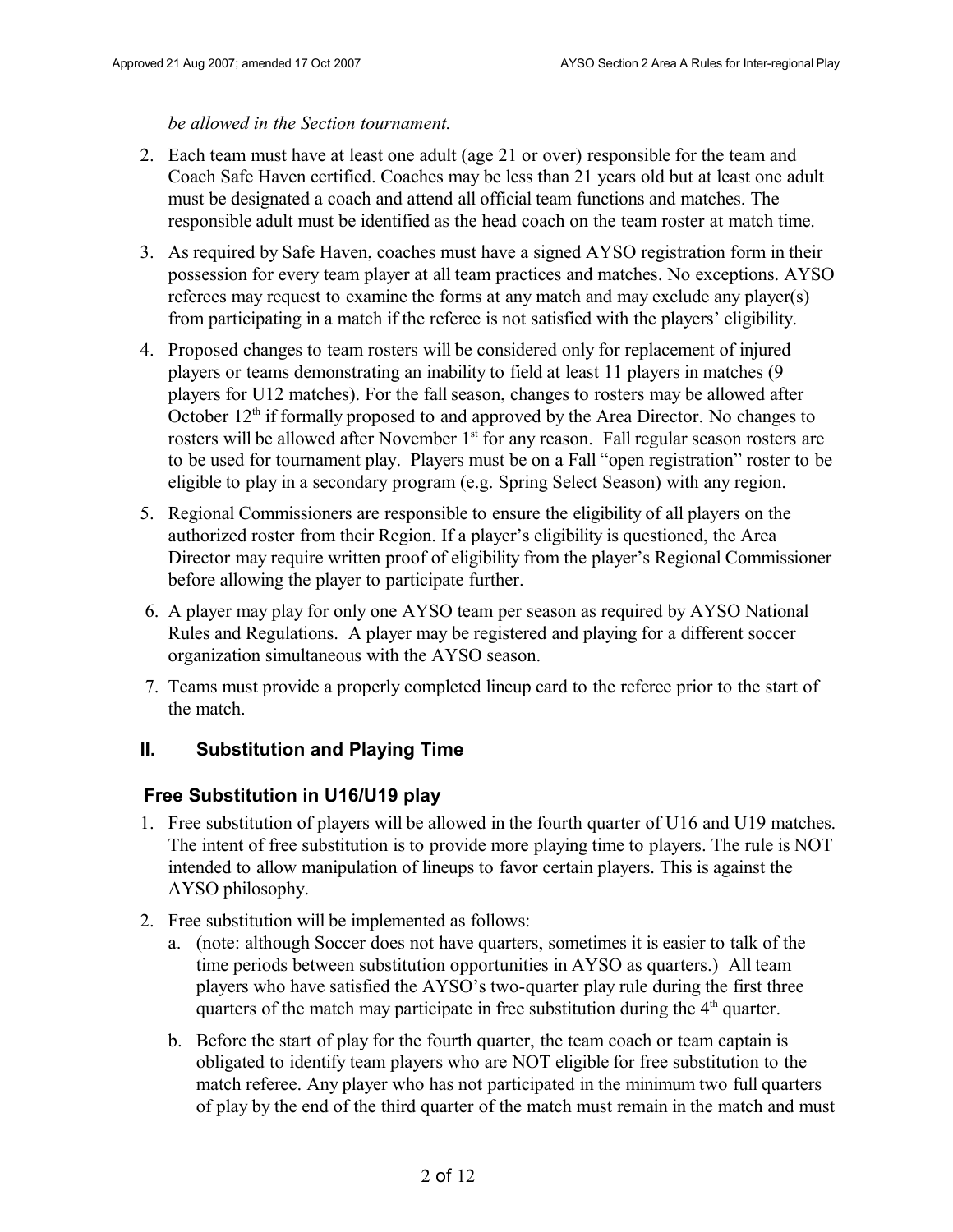not be substituted, except for injury replacement.

- c. Free substitution will be allowed only in the  $4<sup>th</sup>$  quarter. A substitution is made only after obtaining permission from the referee. The referee will grant permission to substitute at the requesting team's own throw-in, any goal kick, or at any kick-off. Any injured player that leaves the field may be replaced by a substitute before play restarts. Players may exit the field at the nearest touch or goal line to minimize time lost. Incoming players must enter at the half-way line. (Incoming players wait for the referee to signal approval of their entry onto the field.)
- 3. Each team is eligible to use free substitutions independently of the other team. It is recognized that a larger team may not be able to exercise free substitutions as often as a smaller team in the same match.
- 4. Players who intend to leave the match early and no longer participate must report this situation to the referee prior to the start of the match or their first quarter of play. Substitution of players leaving early who have not completed their two quarters of play is not allowed. Players who must leave early must either complete the two quarters of play before being substituted or the team must play short. Violation of the National twoquarter rule is grounds for forfeiture by the offending team.
- 5. Free substitution cannot be abused as a time wasting tactic as the referee is expected to add time lost due to substitution.

### **Normal Substitutions and Playing Time**

- 6. Other than free substitution allowed in the last "quarter", substitutions shall be as defined in the AYSO National Rules and Regulations for all divisions and games (tournaments included). For shorter bracket play games, coaches are reminded to keep these breaks minimal; and definitely less than thirty seconds.
- 7. Players must play for half of every game they are present for. Regions are encouraged to require that every player sit out one quarter in a match before any player sit out a second. Players should have as even a playing time as possible (percentage of time they are on the field versus available to play) across all regular season play, and across any individual tournament day. Any absences from the roster at a match must be fully explained and may require verification by the tournament director or league authority. Coaches may not pressure players to be absent from play. Highly skilled players never sitting out and less skilled ones only playing the minimum half of the game is not in the spirit of the AYSO five tenets and considered in violation of this requirement.

# **III. Officiating**

- 1. The home team in a regular season or hosting region of a tournament provides a sufficient number of referees to cover the scheduled match(es). The Regional Commissioner or Regional Referee Administrator shall send a list of recommended referees in their Region to the Area Referee Scheduler for assignment in U16 and U19 matches.
- 2. The region must utilize referees who have sufficient officiating skill to ensure match control appropriate for the level of play at matches they are assigned. Beside experience,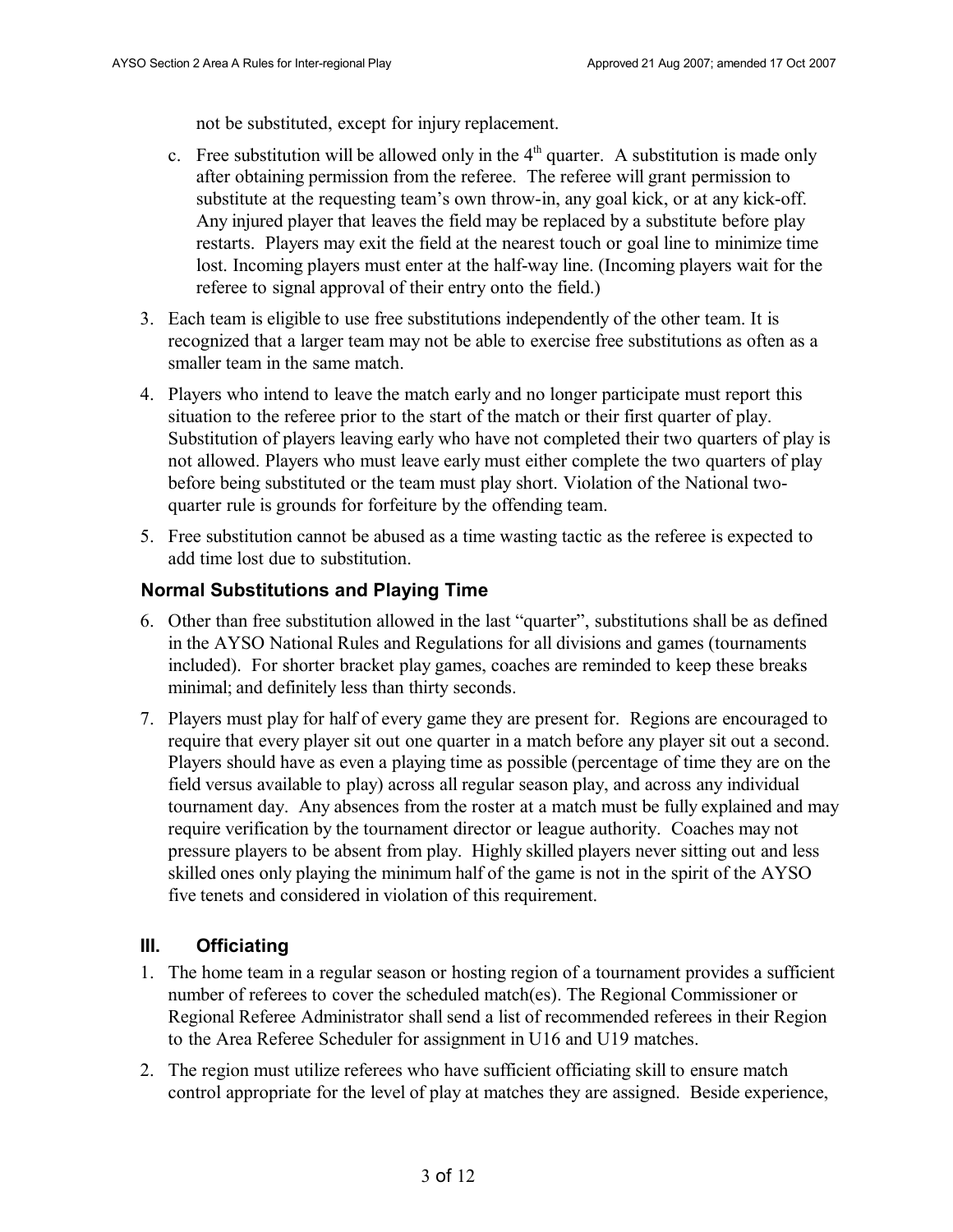this means a referee should be trained and certified for the level of play they will be officiating. This is nominally Intermediate for U12, Advanced for U14 and National for U16 and U19. Regions not able to meet this requirement should consult the area referee staff to seek qualified referees from outside their region.

- 3. The diagonal system of control (one center referee and two assistant referees) will be used at all times. In the absence of three qualified referees, club linesmen are to be recruited and used to maintain the diagonal system of control. A match cannot be held or completed without a qualified referee
- 4. If no assigned referees arrive to officiate the match, the coaches may decide to play the match with other available officials as long as those officials are AYSO trained and certified.

### **IV. Forfeiture and Disciplinary Action**

- 1. Grounds for forfeiting a match include:
	- a. Failure of a team coach to provide an official team roster or player registration forms for review, upon request, by the match referee, for the purpose of verifying player eligibility.
	- b. Failure of a team to be ready at kick-off time with 7 players shall constitute a forfeiture. "Kick-off time" is interpreted on the field as the scheduled game time, or later if the games are running late. *ADVICE TO REFEREES: We are not here to forfeit games, this will happen in the unfortunate event that a team fails to show up for a game.* (all age groups)
	- c. Failure to have an adult coach (over 21 years old), whose name appears on the official team roster, at the field and ready by kick-off time. An authorized and responsible adult must remain in attendance during the entire match.
	- d. Ineligible Players: All players taking the field for a match must be listed on the official team roster authorized by the Regional Commissioner. Offending teams shall forfeit any match in which ineligible players participate. Both the player(s) and the team coach may be suspended from any remaining season play or coaching in the Area or Section tournaments.
	- e. Playing Time: Eligible players must play no less than two full quarters each match except for players arriving late or injured per National Rules and Regulations.

A team forfeiting shall lose by a score of 1-0.

- 2. Coaches found violating fairness rules will not be allowed to participate in Area or Section competitions for one year following the violation. A letter of reprimand will be sent by the Area Director to the home region of the suspended coach. The Area staff's decision on such matters is final.
- 3. Concerns of matches must be made, in writing or confirmed email, to the Area Director, delivered within 24 hours of an alleged violation. They must fully describe the nature of the concern. Protests are not allowed.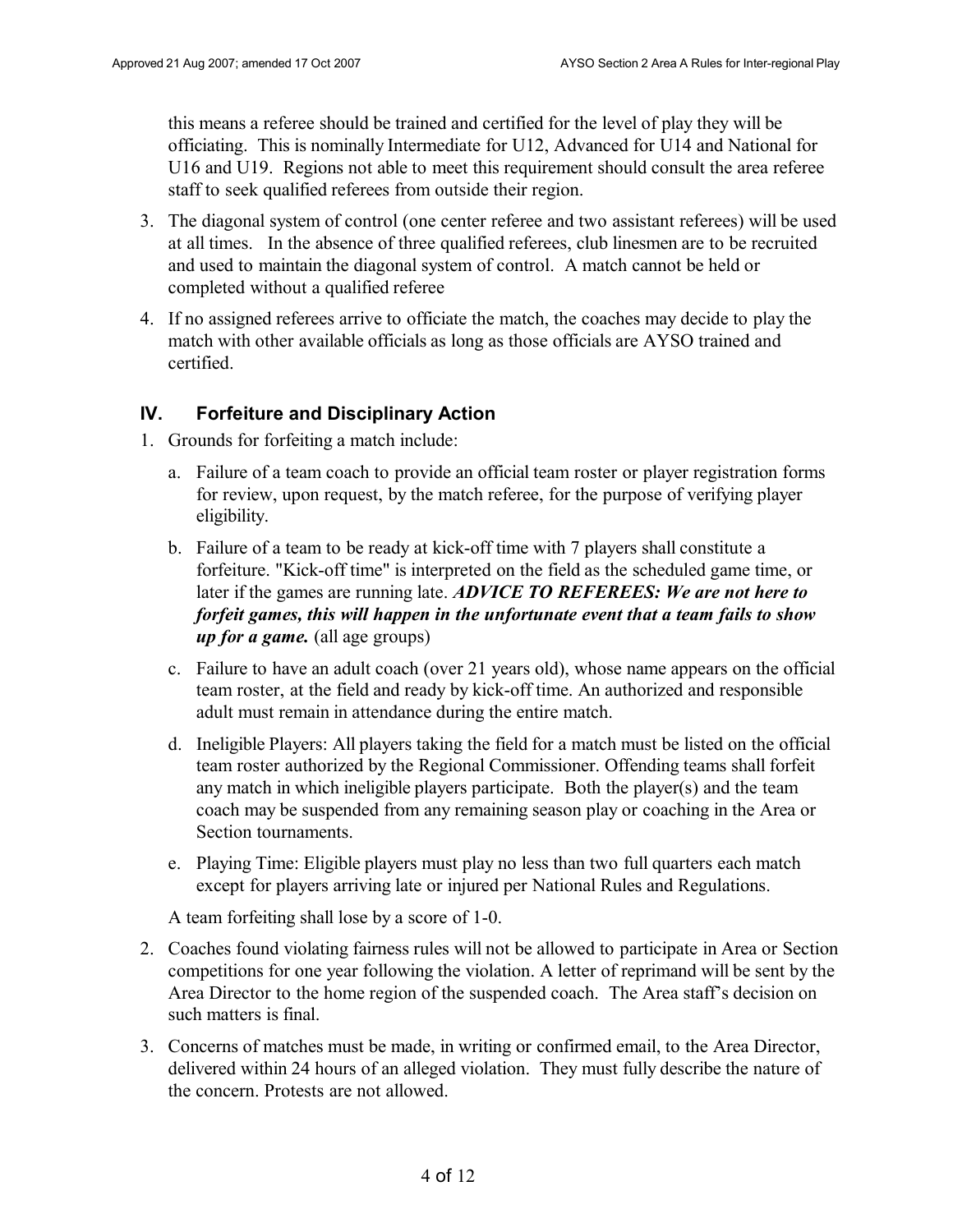4. A valid concern during regular season play will be reviewed by the Area Council, which is comprised of the Area Director, Area Inter-Region Play Coordinator, Area Referee Administrator and Area Coach Administrator. Concerns about judgment calls by officials are not allowed. There can be no protest of any call by an official during or after a match. Coaches are encouraged to submit a referee evaluation form after every match to the league authority. The form should be given to coaches by the referee team before every U16 and U19 match and is available on the area website.

# **V. Match Cancellation Policy**

- 1. All matches will be played as scheduled. The host Regional Commissioner or their official designate may cancel a match if a field owner or regional rules require (e.g. rain). As a courtesy, when matches are canceled, the host region should try and notify the teams and officials for the match. Matches that are canceled may not necessarily be rescheduled.
- 2. A match may be suspended, abandoned or terminated by the match referee as conditions at the match site require. The referee should notify the assignor of such actions in their match report.
- 3. A coach may not cancel a match. If a team does not appear for a scheduled match, the match is forfeited. Subsequent failures to appear may result in suspension of the team or coach, at the discretion of the area council. Be considerate of teams traveling from far away. As a courtesy, if a coach knows in advance that they cannot field enough players for a scheduled match, the coach should call the other team's coach and the referee scheduler as soon as this is known.

# **VI. Duration of the Match**

1. Regular Season Play

| Division | Length of Half   |
|----------|------------------|
| U19      | 45 min           |
| U16      | $40 \text{ min}$ |
| U14      | $35 \text{ min}$ |
| U12      | 30 min           |

*If a younger division team plays an older division team, the match rules will follow those that apply to the younger division.*

- 2. A half-time must be taken following the first half of no less than five minutes but not to exceed ten minutes as decided by the referee.
- 3. A match is played by two teams, each consisting of not more than eleven (11) players, one of whom is the goalkeeper. A match may not start if either team consists of fewer than seven (7) players. U12 division matches have two teams of only nine (9) players each, one of whom is a goalkeeper.

# **VII. Conduct on the Field**

1. Players, coaches and spectators are required to conform to the Laws of Soccer, AYSO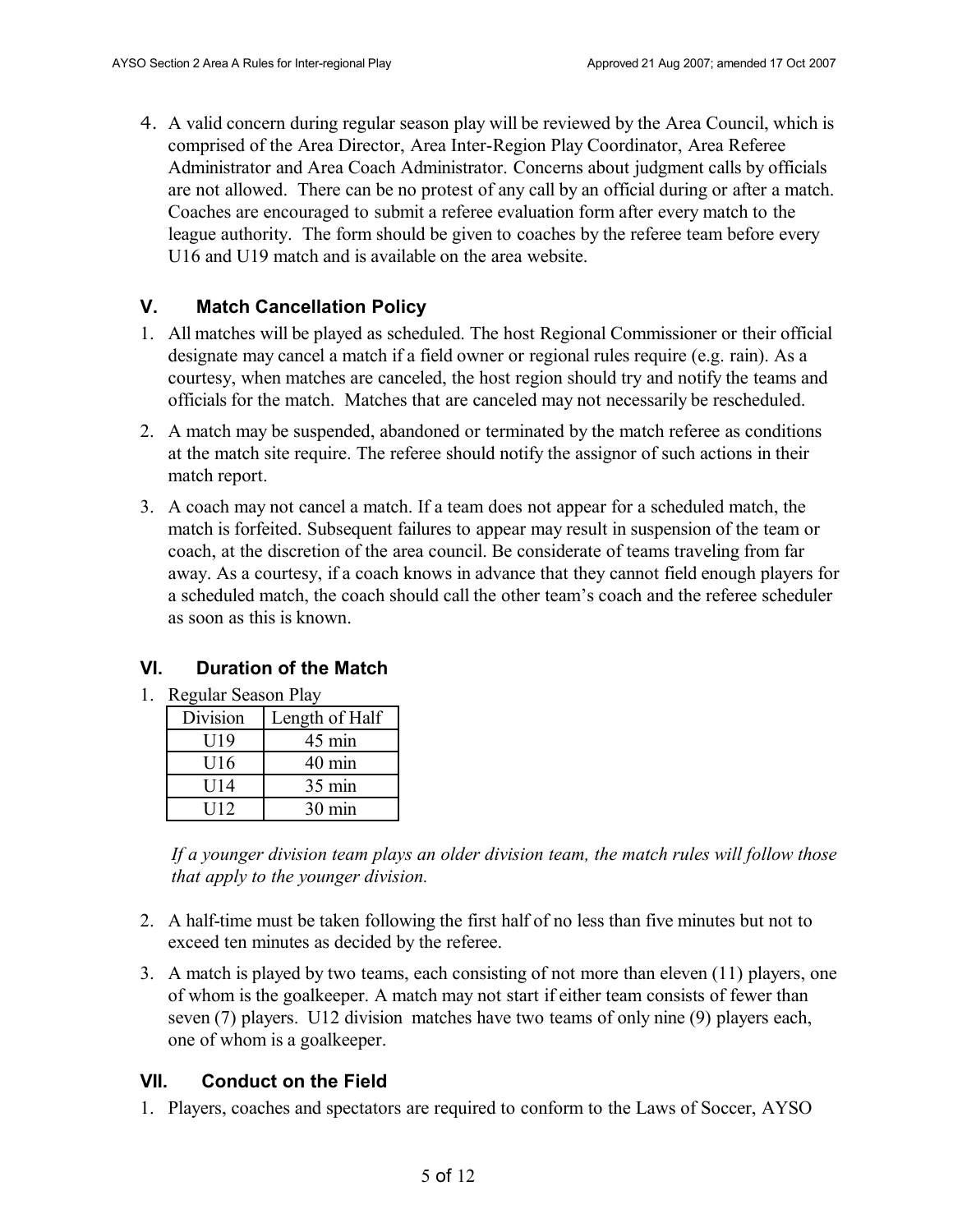National Rules and Regulations, and these Area Rules from the time they enter the area of play until they leave, including the period of time the match is in progress. The laws will be enforced by the match referee, whose authority starts from the time he or she arrives until the time he or she leaves the area.

- 2. Good conduct is expected of players at all times. Coaches are expected to support, exemplify and enforce high standards of behavior for team players, families, and spectators at all times.
- 3. For U16 and U19 play, both coaches shall report the score of the match to the Area Coordinator. For all matches, any misconduct (yellow or red cards) must be reported to the league authority by the coaches. If no report is made, the referee's report alone is taken as the final facts of the match.

#### **Players:**

- 4. Any player who is sent off for misconduct (normally shown a red card) must be suspended from the match immediately. The team of the offending player must play short for the remainder of the match as outlined in the Laws of the Game. The player must not be substituted, even if the team has fewer than the required seven players. In such case, a game is terminated as the team can no longer field the minimum number of players. A player sent off is ineligible to play in the next match the team plays (i.e. serves a one game suspension).
- 5. Any player who is formerly cautioned three times (i.e. booked, e.g. shown a yellow card) during the course of the regular season or cautioned three times during a tournament is ineligible to play in the next team match following the third caution that is issued. (The third caution is equivalent to receiving a send-off.) Note that the showing of cards is not expected nor required at all times the referee may book a player for misconduct.
- 6. Any player who is sent off twice (e.g. shown the red card) or receives five cautions in the regular season or at a tournament is suspended from any further Area and Section play until he/she appears before the AYSO Area Council and a decision on reinstatement is made.
- 7. Excellent sportsmanship is expected of all AYSO coaches and players at all times. A strong team is expected to adjust play to balance the match when a significant advantage is attained. Failure to sustain a sporting attitude, whether winning or losing, will be brought to the attention of the appropriate Regional Commissioner or Area Director for disciplinary action. Blow-outs where score differentials are 6 or more are not congruent with AYSO philosophies. Repeated blow-outs will result in a review by the Area Council and likely lead to sanctions such as a suspension from post season play or the tournament overall.
- 8. For U14 and older, if one team has fewer than 11 players and the other team has 11 or more players, the decision as to whether or not to play with fewer players shall be at the sole discretion of the coach who has more players. That is, a team does not have to "reduce to equate" the number of players on the field but may choose to do so. For U12, teams must have an equal number of players on the field to start the match.

# **Coaches and Spectators:**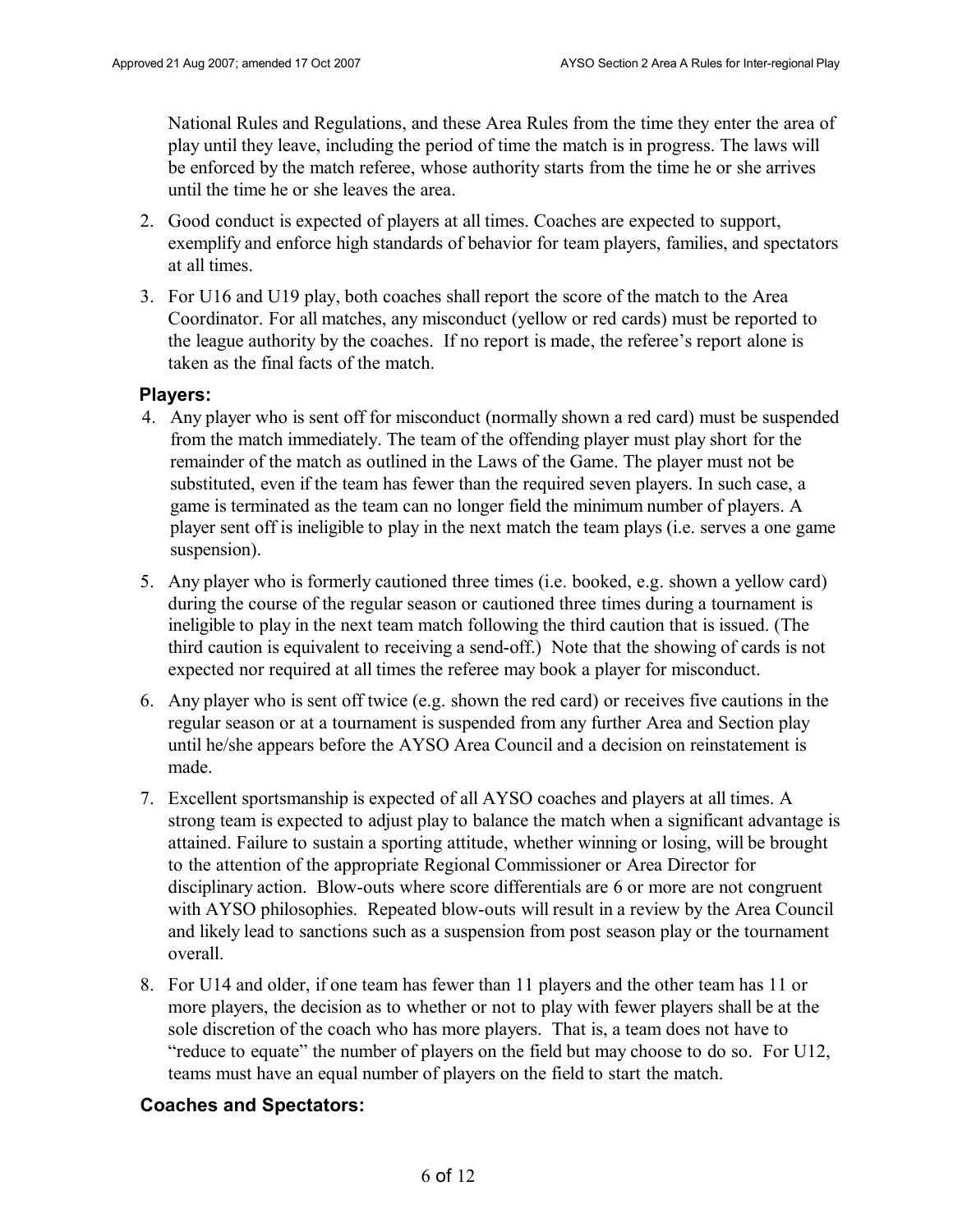- 9. Coaches are expected to exemplify good sportsmanship and may be penalized for misconduct. Like players, coaches are suspended from the following team match when dismissed from a match by the referee. For formal warnings and dismissals to a coach, the same discipline applies per the misconduct discipline explained for players earlier. A dismissal or formal warning to a coach never involves the showing of a red or yellow card.
- 10. Coaches must remain within ten yards of the half-way line during the match play, whether or not a technical area is marked. Substitutes and coaches must remain at least one yard off the field, out of the way of the assistant referees, and not in a position so as to confuse the opposite touch line assistant referee from determining who is a field player. Spectators must be no closer than three yards to the playing field, not behind the goal lines or goals, nor closer to the goal line than the out most edge of the penalty area. Coaches are expected to cooperate with the referee in maintaining proper spectator decorum and to support the referee's need to control the match from disruptive behavior of spectators.
- 11. Opposing teams are expected to position players, coaches and spectators together on opposite sides of the playing field. The home team has preference for side. The home team may select the side they prefer to watch from in case of a conflict as long as they arrive at least 30 minutes before the official starting time of the match. This arrangement minimizes potential conflict between teams during the match and helps the referee with match control. The coaches and match referee can mutually agree to alternate arrangements; especially in younger divisions and as dictated by the field setup.
- 12. Coaches are responsible for the conduct of their team and spectators at all times during AYSO functions. This includes litter removal after a match. Remember: coaches, referees, and spectators form a team working to set a positive example for the players.
- 13. Spectators who disrupt matches may be asked to leave the area. Coaches and other spectators are expected to assist the referee in enforcing any such request by the match referee

# **VIII. Equipment**

- 1. Field equipment should be in good condition so as not to pose a safety hazard to participants and spectators of the match. Goals must be securely anchored. Corner flags must be of the proper height. A match will NOT begin if the goals, other field equipment, or the environment pose a safety risk to the players.
- 2. Players are required to wear regulation equipment and team-issued uniforms (including shin guards, shoes, shirts, shorts and socks). The home team shall change jerseys or wear pinnies when a color conflict arises. The first team listed on the schedule (normally the region providing the field during regular season play) is the designated home team.
- 3. Each player on the team shall wear a jersey with a different number and may not exchange it with another player for the duration of the match (and tournament if applicable).
- 4. No other equipment may be worn that may pose either a safety hazard to the player or other players (such as jewelry or wristbands) or distract players or officials (such as hats and bandannas, a similar colored uniform to that of the opposing team, or a completely distinctive marking that would set the "star" player apart). The match referee is the final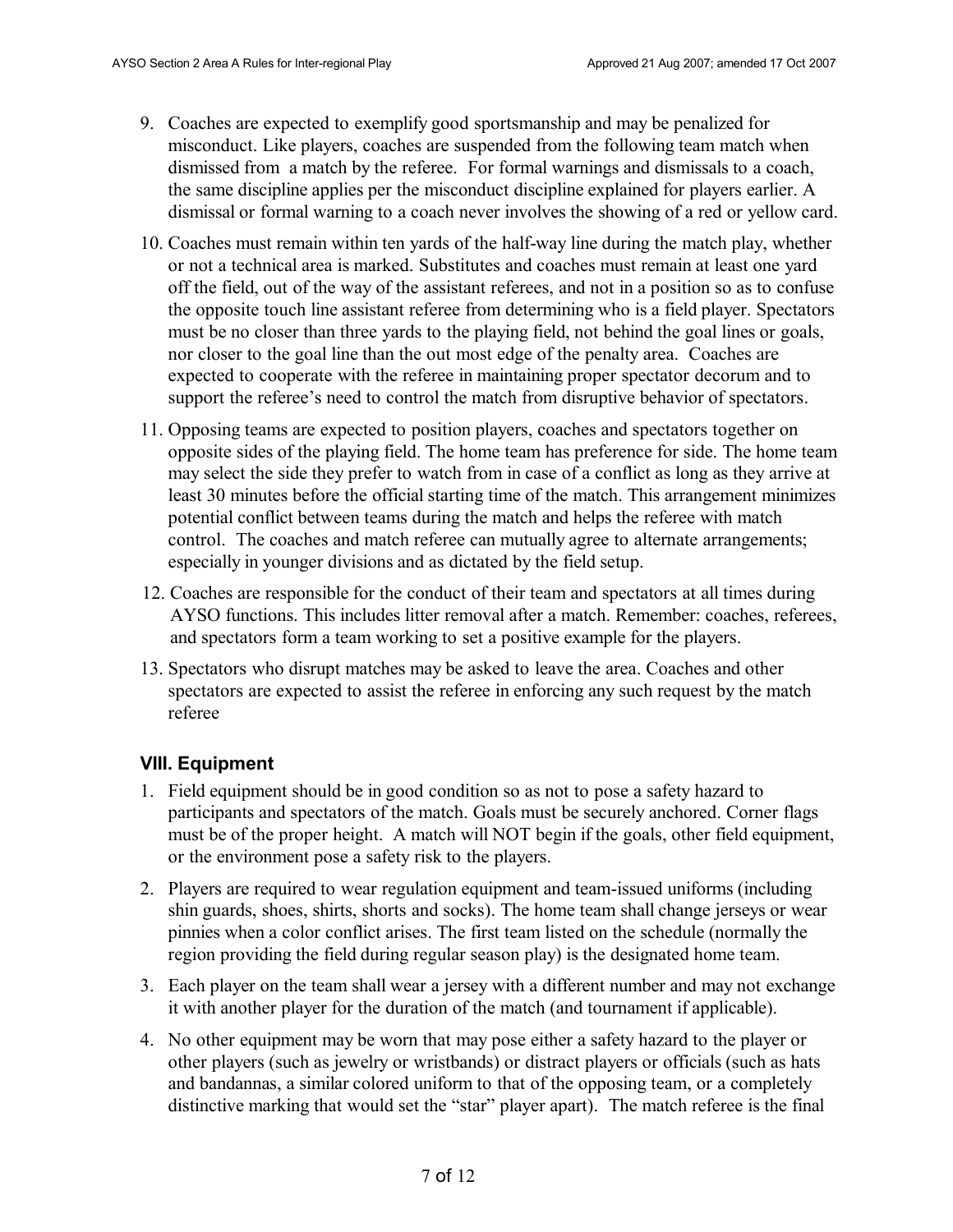authority on what is to be allowed during a match; the coach the authority during a practice.

- 5. Shin guards are required equipment for all players during all matches and practices. Shin guards must be worn UNDER the player's socks.
- 6. Thermoplastic pants ("bicycle shorts" or "sliding shorts") may be worn in a match if they match the color of the team uniform shorts, they do not extend to the knee, and they are not padded in any way. Uniform shorts may not extend beyond the top of knee or be raised (e.g. waistband rolled) to the crotch.
- 7. Accessories such as jewelry (earrings, necklaces, metal bracelets) are not permitted in any match. Non-metal bracelets completely wrapped in tape may be allowed only with the consent of the match referee. Medic alert bracelets may also be worn, but must be taped. Any item worn by a player that is considered dangerous in the opinion of the match referee must be removed prior to the start of the match or whenever ordered by the referee. The player may not participate further in the match until the condition is corrected. The match referee has the final authority in such matters.
- 8. Medically-approved and adequately-padded knee braces will generally be allowed by the match referee. So will recognized or pre-inspected medical or religious required clothing or equipment. For example, small insulin pumps strapped to the waist or long pants and sleeves to cover bare skin. A requirement to cover skin due to medical or religious reasons with long trousers, sleeves or a head covering should be justified to the match referee with a signed league waiver indicating the players name. But the referee is the final authority on what is safe even if a variance is pre-approved.
- 9. Hats and head coverings are not allowed except possibly religious garb that has been verified safe by the match referee. Hair clips and bands must be of a soft material to prevent potential injury. Sweatbands may be disallowed by the match referee. Only prescription glasses are allowed to be worn by players; whether sun shades or not.

# **IX. Regular Season Standings:**

- 1. In U16 and U19 regular season play, team standings shall be maintained for each division according to the total points received during the season. Points are accrued by the following system :
	- a. Two points for a win,
	- b. one point for a tie,
	- c. zero points for a loss or forfeit

All matches count except those clearly identified in the schedule as a scrimmage. If teams play an unequal number of games, then the total of each and every team is divided by the number of games played by that team to get an average points per game. This average is then used in place of the total points for each team.

2. In U16 and U19 regular season play, the seeding in the Area tournament (if any) will rely on regular season standings. If no area tournament is held, the regular season standings will be used to determine the advance to the Section tournament. Only games against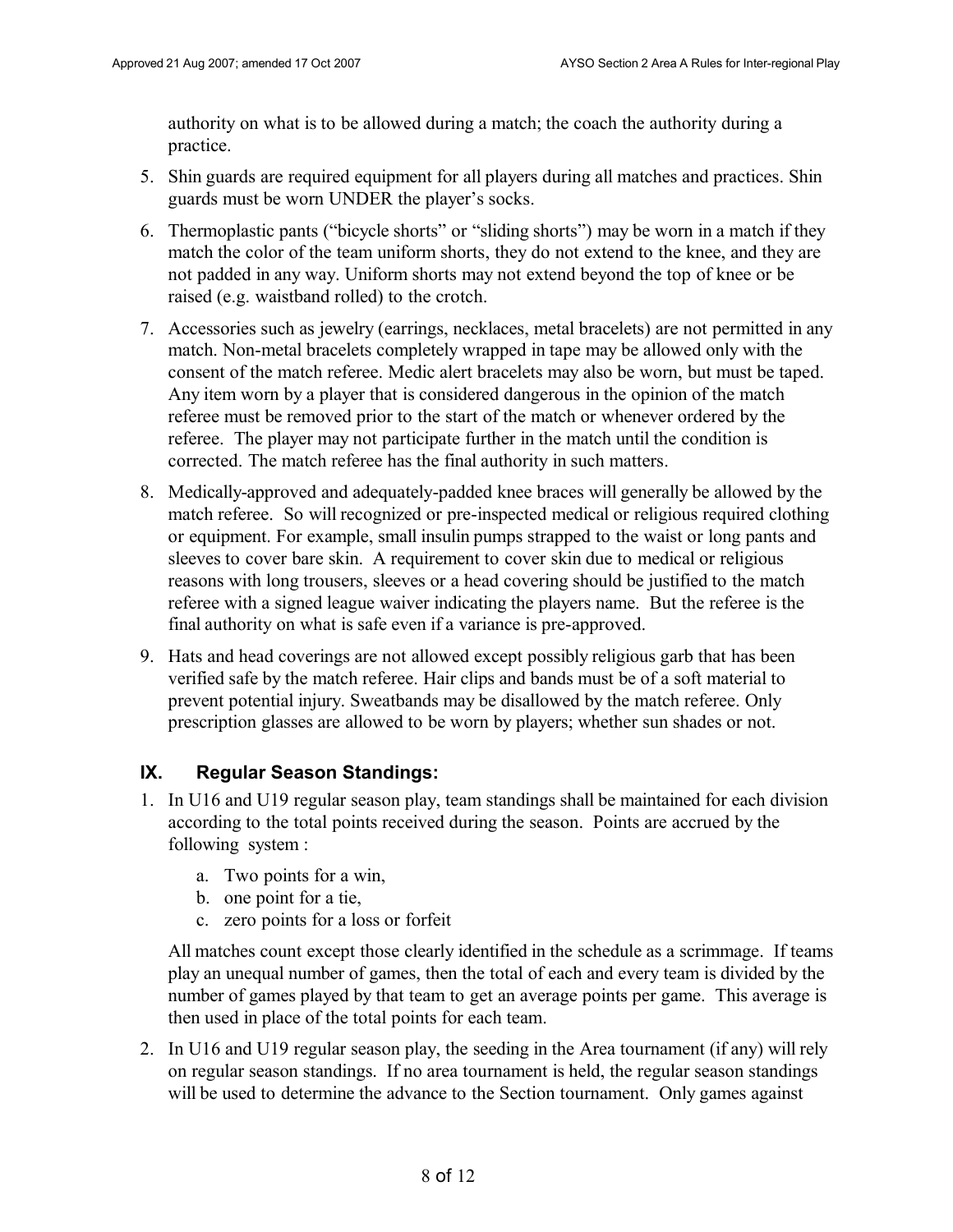teams competing for the same spots in the Section tournament are used to calculate the regular season standings for Section tournament determination. That is, if teams from outside the Area participate in regular season play, but use their own area membership to determine advancement to the Section tournament, then games against those teams are not included in the regular season play standings.

- 3. In case of a tie in total points, the following tie breakers will be used, in order:
	- a. The team record in head-to-head competition
	- b. Largest Total Goal differential (maximum difference of three goals per match, plus if more goals or minus if less goals than opponent)
	- c. Most Total Wins
	- d. Least number of goals allowed
	- e. Most total goals scored
	- f. Fewest red cards
	- g. Fewest yellow cards
	- h. Coin toss
- 4. In U12 and U14, it is up to each region to determine its own system for ranking its teams and determining which of its teams will attend the Area tournament. Matches against teams outside the region during the regular season can be considered or not by the region in doing its ranking.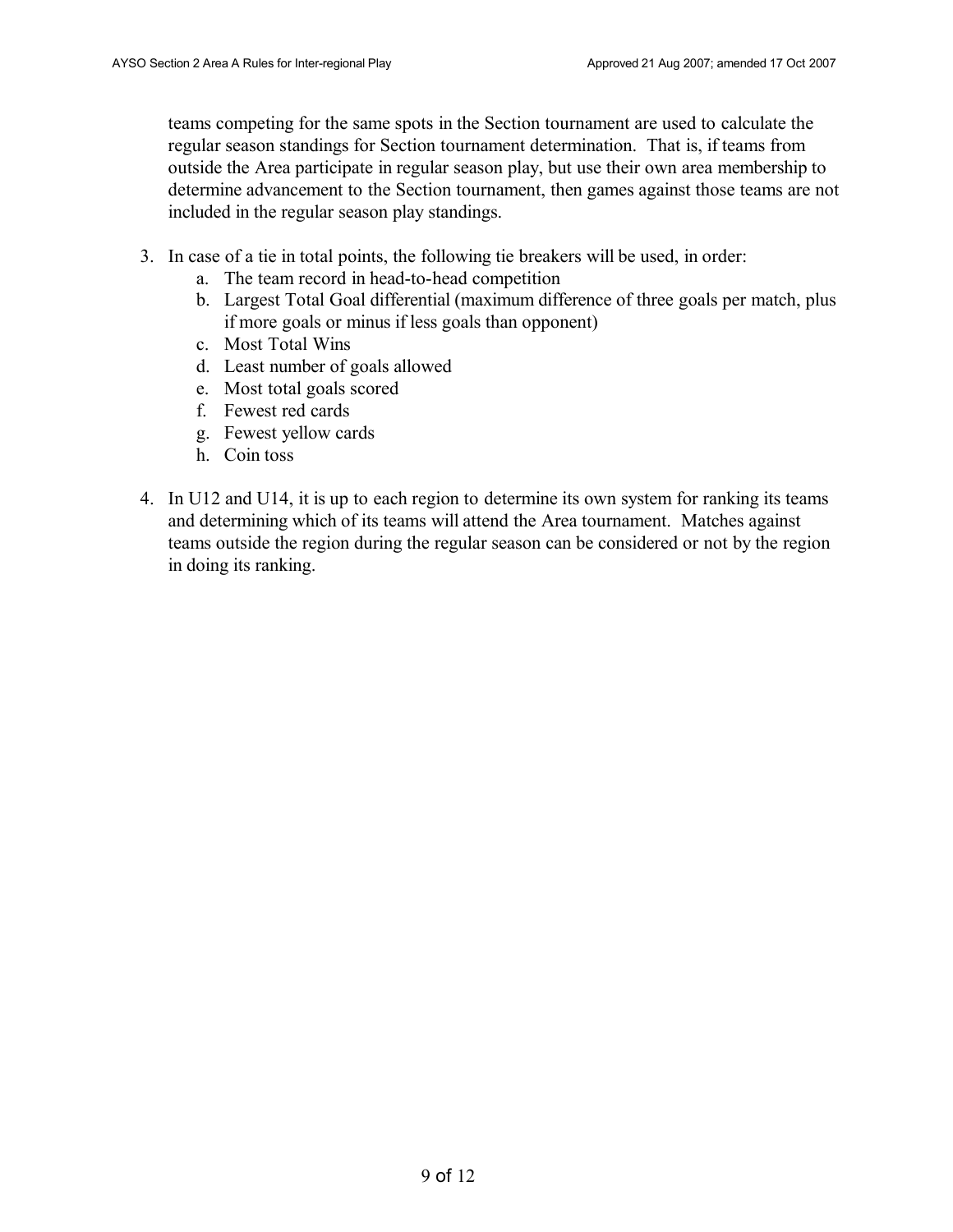#### **X. Addendum for Area Tournament Play:**

All regular season rules apply unless otherwise indicated.

The purpose of this addendum is to provide a consistent set of rules that govern area tournament play. Tournament directors should seek the advice and consent of the Area director before modifying these rules or instituting additional rules that may conflict with these rules.

- 1. The Area board is responsible for determining:
	- (a) The weekend for all Area tournaments,
	- (b) Which age and gender divisions to support (generally U12 B & G; U14 B & G),
	- (c) Which region is to host each division,
	- (d) The number of teams in each division (nominally 16), and
	- (e) The allocation of teams from each region to the division tournament
- 2. The host region of a tournament is meant to:
	- (a) Appoint a tournament director who serves at the approval of the Area Director,
	- (b) Provide adequate fields and related equipment to support the tournament, and
	- (c) Organize the games, referees, and other items necessary to provide a fun, safe, and fair tournament for all to enjoy
- 3. The area will cover the costs of and generally arrange for the awards and participation gift. Host regions are encouraged to enhance this with token gifts for referee volunteers as well. Host regions are expected to cover other costs they may incur.
- 4. A region may choose its representative team(s) to the area tournament by any reasonable means consistent with AYSO rules and philosophies. However, each team must consist only of their regular season players. No players may be added or dropped and no teams may be formed specifically for the tournament unless approved in writing by the Area Director.
- 5. The Tournament Director shall have jurisdiction over all games played in the tournament. All disputes will be resolved immediately by the Tournament Director or as soon as possible thereafter.
- 6. Rosters should be provided as soon as feasible to the tournament director but not later than 6 days before the tournament. Rosters previously approved and stored in a region management system accessible to the tournament director can simply be referred to if certified by the regional commissioner as accurate. Tournament directors should try to get schedules out to the teams no later than five (5) days before the tournament but preferably at least ten (10) days before.
- 7. Play on the first tournament date will consist of pool play. The winners of pool play will advance to play on the second date. Whenever possible, the first date will be a Saturday and the second date will be the next day. All teams that advance to play on the second date should play the same number of games. Tournament directors should distribute teams with better records among the pools as best as may be known.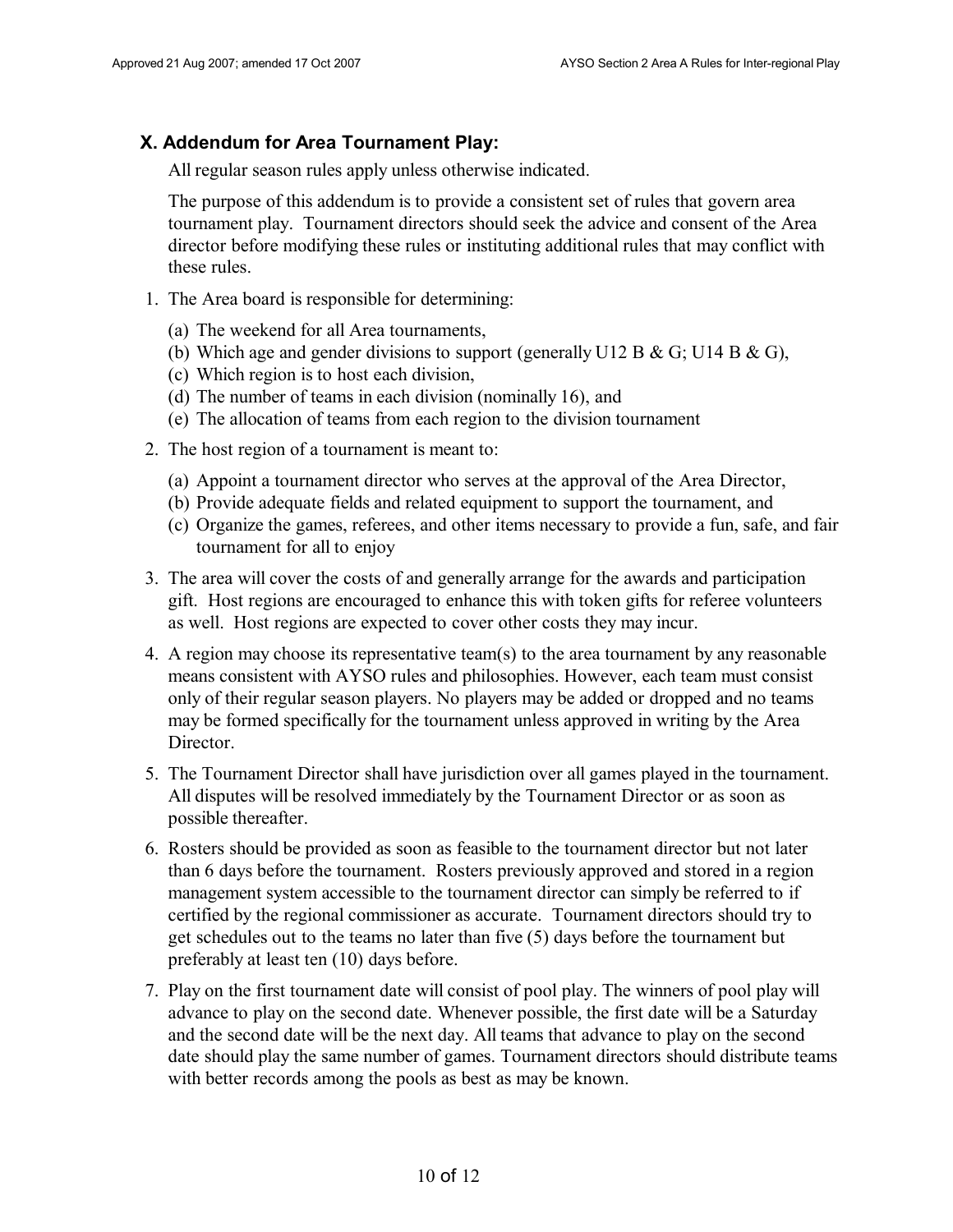Pools are created by dividing the teams up into reasonably and similar size groups; nominally 4 pools of 4 teams each. Each team in a pool plays every other team in a pool (i.e. round-robin play). Points are awarded for each game result and the winner in points determines the winner of the pool. Ties are allowed in pool play games.

- 8. Pool play scoring is as follows:
	- a. Six (6) points for a win,
	- b. three (3) points for a tie,
	- c. one (1) point for each goal up to a maximum of three points.
	- d. Minus one (-1) for each send-off (i.e. red card) or coach dismissal,
	- e. One (1) point bonus for a defensive shutout.

Maximum point total for any game is ten (10). A 0-0 tie does not count as a defensive shutout for either team as the emphasis is on scoring goals. A forfeit is scored as 1-0 and the appropriate points calculated for each team. Pool play scoring is different than regular season scoring as we are trying to enhance point differences over the fewer games.

- 9. Tiebreakers: If two or more teams have a tie in points at the end of pool play, one team shall be eliminated by going through the criteria set below, and will continue until all other teams are eliminated.
	- a. Team record in Head to Head competition
	- b. Least number of goals allowed
	- c. Most Goals Scored
	- d. Fewest Red Cards
	- e. Coin Flip by Tournament Director
- 10. The recommended format for the second date (pool play winners) is a single elimination bracket. The winner of each pool will play a semi-final against the winner of one of the other pools. The winner of each semi-final will play a final championship game. The losers of each semifinal will play a consolation game. Tie games in bracket play are not allowed. FIFA rules for determining the winner of a match are to be followed using two equal halves of 5 minutes each. If still tied, then Kicks from the Penalty Mark are used until the tie is broken.
- 11. No team should play more than three games in a day. Successive games for a team should have a break between them.
- 12. Duration of games may be shortened from regular season matches but should be no shorter than 25 minutes per half for U14 and above and 20 minutes per half for U12.
- 13. Disruptions in the schedule due to weather or other unavoidable influences are at the discretion of the tournament director to handle.
- 14. Host regions should be ready to provide game balls and team pinnies at every field in case they are needed.
- 15. Line-up cards should be verified by the tournament staff at the beginning of the day's play. Verified cards should be marked so the referee knows the team has checked in and the line-up card has been verified as matching the roster.